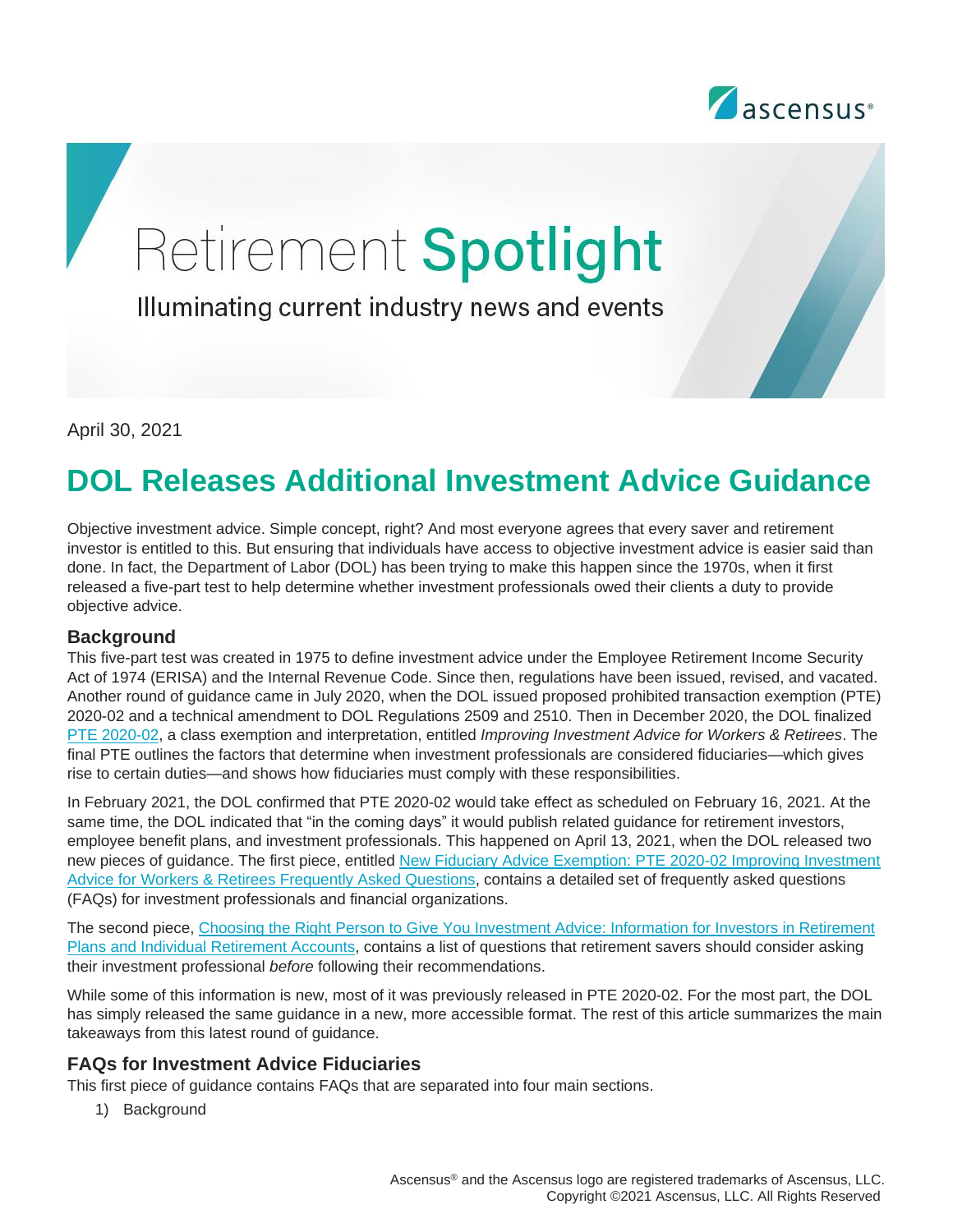- 2) Compliance Dates
- 3) Definition of Fiduciary Investment Advice
- 4) Compliance with PTE 2020-02

There is only one Q&A in the *Background* section, which provides some context and explains why the DOL issued PTE 2020-02.

#### *Compliance Dates*

The *Compliance Date* section explains that the DOL considered delaying the February 16, 2021, effective date. But it believes that the PTE's core components provide "fundamental investor protections" that will benefit retirement investors. The DOL also states that it will not delay its new interpretation related to rollover recommendations. Although the DOL now rejects the original analysis provided in Advisory Opinion 2005-23A (the "Deseret Letter"), the DOL reiterates that it will not pursue claims for breach of fiduciary duty or prohibited transactions between the 2005 release of the Deseret Letter and February 16, 2021, for recommendations that would have been considered "nonfiduciary conduct under the reasoning in the Deseret Letter." (The Deseret Letter stated that advice to roll assets out of an ERISA plan did not constitute investment advice.)

The DOL mentions in Q&A 5 that it anticipates issuing additional investment advice guidance, possibly by amending or revoking other class exemptions and by amending PTE 2020-02 and the investment advice regulation. This approach will allow the DOL to update current guidance without delaying enforcement of the PTE's core components, such as the policy and procedure requirements.

#### *Definition of Fiduciary Investment Advice*

In this section (Q&A 7), the DOL explains the point at which the advice to roll over assets meets the "regular basis" requirement for the five-part test. This prong of the five-part test is satisfied when an investment professional recommends rolling over plan assets to an IRA—either at the beginning of an ongoing relationship with the retirement investor or after a relationship has already been established.

Q&A 8 addresses the "mutual agreement, arrangement, or understanding" element of the five-part test. The DOL emphasizes that, although statements containing fiduciary disclaimers may be considered when determining whether this prong of the test has been met, the statements alone will not insulate from fiduciary liability. Instead, the DOL will consider the "reasonable understandings" of each party, based on the overall situation. This is meant to prevent organizations and investment professionals from using written disclaimers to avoid becoming a fiduciary.

Q&A 9 describes what financial organizations and investment professionals must do to receive relief under the PTE when providing rollover recommendations. For example, financial organizations and investment professionals must make "diligent and prudent efforts to obtain information about the existing employee benefit plan." If this information is not readily available, then the organization or investment professional may rely on other public data sources, such as the current plan's most recent Form 5500.

#### *Compliance with PTE 2020-02*

This section (which is the largest) explains how financial organizations and investment professionals can comply with PTE 2020-02. In Q&A 13, the DOL explains why a written fiduciary acknowledgment is required. The DOL believes that this requirement will help all parties taking advantage of the PTE to make a conscious, up-front determination that they are acting as a fiduciary. The DOL provides sample language that financial organizations and investment professionals can use to meet the written fiduciary acknowledgement requirement.

Q&A 14 requires financial organizations and investment professionals to disclose any conflicts of interest that they create based on their services or recommended investment transactions. The DOL warns that these disclosures cannot be a mere "check-the-box" transaction. Retirement investors must receive "meaningful information" that will help them assess the financial organization's conflicts of interest.

Q&A 15 discusses documentation requirements for rollover recommendations. Financial organizations and investment professionals must document the factors they considered when determining whether a rollover was in the retirement investor's best interest. When making a rollover recommendation, financial organizations and investment professionals should focus on more than just the retirement investor's existing investment allocation: they should consider *all* investment options in both the current plan and the new arrangement.

Financial organizations must have policies and procedures in place to reduce any conflicts of interest. Q&A 16 describes how financial organizations can meet this mitigation standard. The DOL explains that policies and

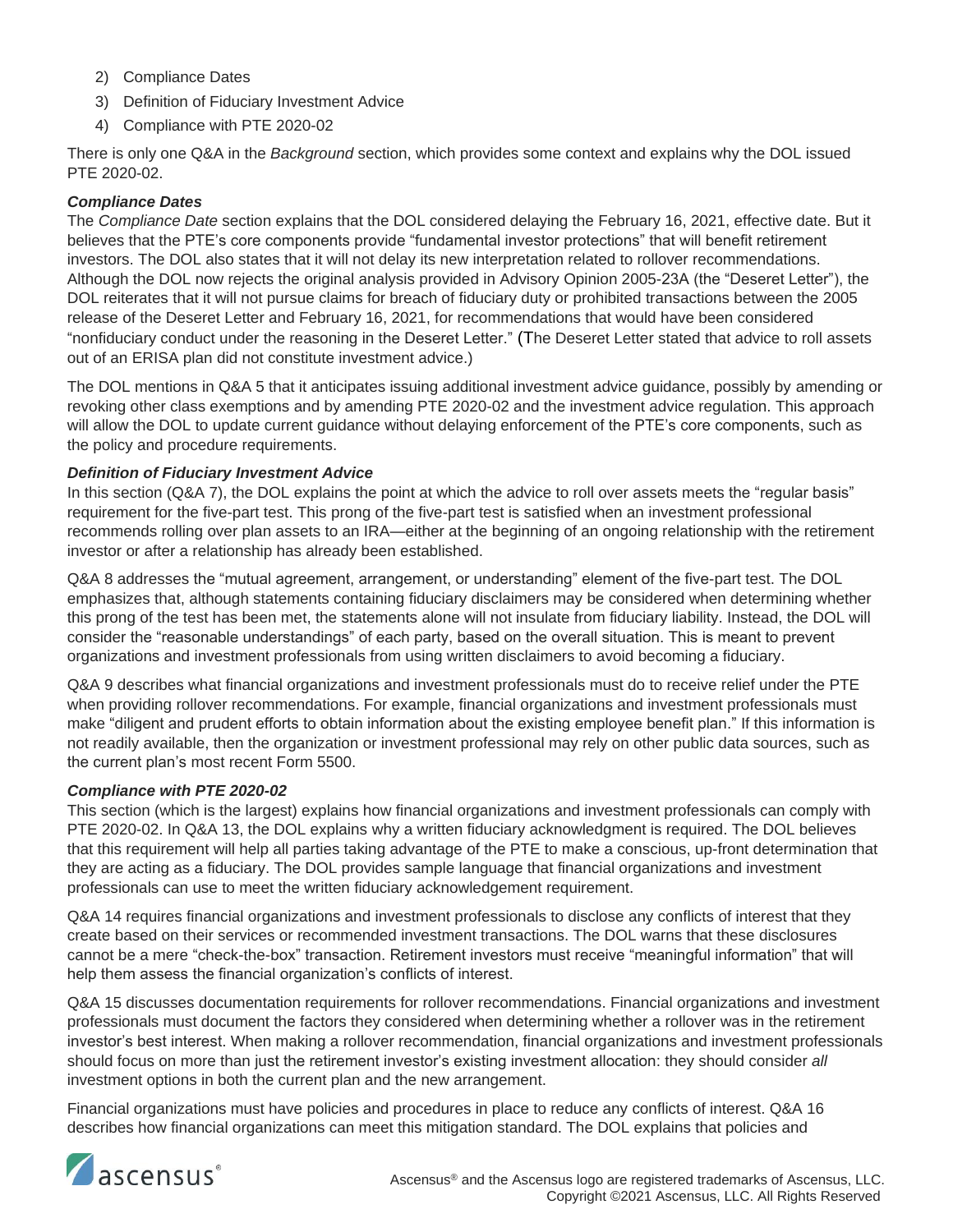procedures must be designed to protect retirement investors. They must prevent recommendations to make excessive trades, to choose investments that are not in the investor's best interest, or to allocate excessive amounts to illiquid or risky investments.

The conflict mitigation requirement extends not only to investment professionals but also to the financial organization's own interests—including interests in proprietary products and limited menus of investment options that generate thirdparty payments (e.g., revenue-sharing arrangements). The DOL points out that financial organizations must comply with the PTE's requirements to obtain relief from the prohibited transaction rules: there is *no* safe harbor for an organization that solely complies with other regulators' standards.

A financial organization's compensation structure must avoid any quotas, bonuses, prizes, or performance standards that a reasonable person would conclude are likely to encourage recommendations that are not in a retirement investor's best interest. The DOL acknowledges that financial organizations cannot eliminate all conflicts of interest, but it stresses the need to lessen conflicts. For example, if a financial organization offers mutual funds, it could provide the same level of compensation regardless of which mutual fund the investment professional recommends.

An organization's policies and procedures must include supervisory oversight of investment recommendations. Financial organizations should carefully monitor recommendations involving certain key liquidity transactions (such as rollovers), and recommendations that are at or near compensation thresholds. They should also closely monitor recommendations to invest in assets that are prone to conflicts (such as proprietary products). These requirements were previously mentioned in PTE 2020-02 and align with options identified by the U.S. Securities and Exchange Commission.

Q&A 17 revives some familiar concepts that financial organizations should consider when designing payout grids that determine an investment professional's compensation.

- Financial organizations that profit more from certain investments should not shift this potential conflict to their investment professionals by rewarding them with higher commissions on such products.
- Grids with modest or gradual increases are less likely to create impermissible incentives. Financial organizations should be careful about using grids that disproportionately increase compensation at specified thresholds. These may cause investment professionals to favor their own interests above the client's.
- When an investment professional reaches a compensation threshold on the grid, any increase in the compensation rate should be made prospectively: the new rate should apply only to *new* investments after the threshold is met.
- To encourage recommendations that are made in the retirement investor's best interest, financial organizations using escalating pay grids should monitor and supervise investment professional recommendations. Financial organizations should ensure that the thresholds do not create inappropriate sales incentives.

Q&A 18 speaks to how the insurance industry can comply with PTE 2020-02. An insurance company (as the supervisory financial organization) must ensure compliance with the PTE's terms. Alternatively, the insurance company can work with insurance intermediaries (such as independent marketing organizations), which can assist with its independent obligations under the PTE. Insurers and agents may also rely on PTE 84-24, which provides relief for a smaller range of compensation practices.

Q&A 19 discusses the annual retrospective review requirement. To ensure accountability, senior executive officers must thoroughly review the report before certifying compliance with the PTE: certifying compliance without reviewing the report would violate the PTE.

The DOL explains how to correct PTE violations in Q&A 20. A financial organization can correct violations within 90 days after it learns (or should have learned) about the violation. Both the violation and correction must be included in the retrospective review's written report.

The DOL concludes this section (Q&A 21), by explaining its PTE enforcement process. The DOL plans to investigate and enforce ERISA-plan compliance. But participants, beneficiaries, and fiduciaries can also pursue fiduciary breaches and prohibited transactions under ERISA Section 502. For IRAs and other non-ERISA plans, the DOL has "interpretive authority" to determine whether the PTE requirements have been met. If the requirements have not been met, the DOL can report any noncompliance to the IRS, which can then enforce any applicable penalties.